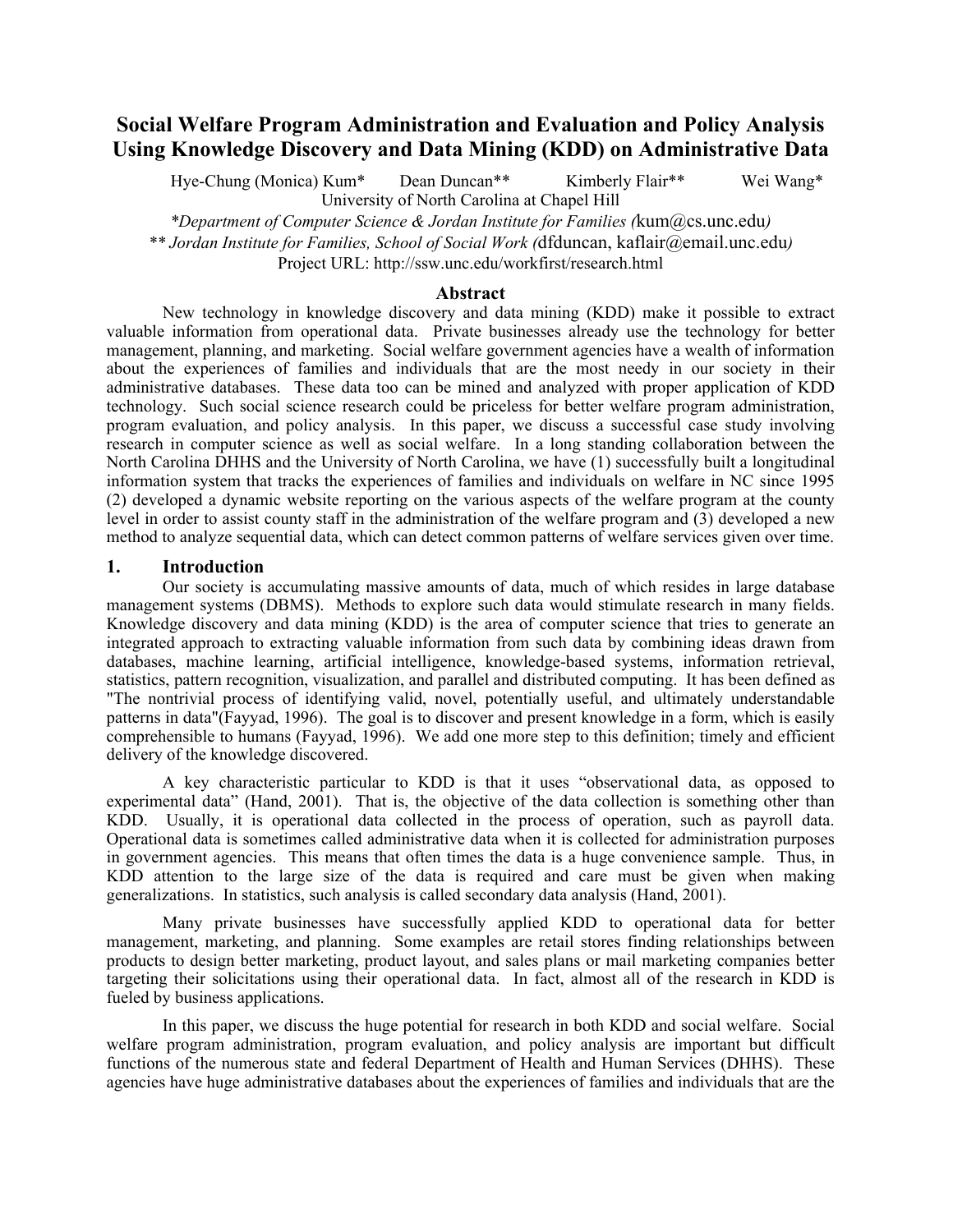most needy in our society. These databases can be mined for valuable information. Moreover, these administrative data can give insight on the effects of various social welfare policies. In this paper, we discuss a successful case study of using the administrative data collected by North Carolina DHHS for program administration, program evaluation, and policy analysis.

# **2. Case Study : Collaboration between North Carolina DHHS and UNC-CH**

In this paper, we discuss a successful case study to build an information system using the administrative data from the North Carolina DHHS. In particular, we highlight two accomplishments from the project. First, we have developed a dynamic website reporting on the various aspects of the Work First program, the monthly cash assistance program in NC, at the county level. It is driven by monthly updates of summarized data extracted from various administrative data. Such accurate, fast, and comprehensive dissemination of detailed information to county officials on their welfare program is essential for proper administration of the Work First program at the county level. Second, we have developed a new method to analyze sequential data, which can detect common patterns of welfare services given over time.

The NC DHHS accumulates huge amounts of data on who is receiving which welfare services (Work First, Medicaid, Food Stamps, etc.) and is responsible for disseminating relevant information from these administrative data on the status of the welfare programs to various stakeholders such as:

- the legislature for informed policy making
- federal government agencies for monitoring purposes<br>■ county officials for proper administration of services a
- **County officials for proper administration of services at the county level**<br>**Example 1** researchers journalists and the general public as a matter of public information
- researchers, journalists, and the general public as a matter of public information

However, all the administrative data are on mainframe DBMS designed for optimal operation, providing the services, not for information gathering or dissemination. Thus, it is extremely time consuming and expensive to access the administrative data. It is difficult to obtain useful and accurate information dynamically and quickly from these systems. In fact, often times DHHS cannot respond in a timely manner to even the basic questions using the raw data unless it is a canned query. Furthermore, it is impossible to keep all information over time, thus the data in these systems are updated and maintained to provide current services appropriately. Consequently, no analysis can be done over time directly from these data without archiving it. State agencies with huge administrative data, such as DHHS, could benefit immensely from proper deployment of KDD technology. Yet, lacking in funds even today many state social welfare agencies have not become properly IT enabled.

In 1997, federal funds were available for evaluating the cash assistance welfare program under Welfare Reform. The North Carolina DHHS used the funds to contract with the Jordan Institute For Families at the School of Social Work at the University of North Carolina at Chapel Hill (UNC-CH). The objective of the contract was to properly evaluate and track the Work First program. Work First is the cash assistance welfare program, also called TANF, in North Carolina. As a result, the Jordan Institute built an information system for effectively archiving and tracking various data related to the Work First Program using the administrative data.

The Work First project started with the development of an information system that links files across multiple administrative databases in order to provide comprehensive evaluation measures for the Work First program. One of the challenges was to design a datawarehouse that could properly use the semantics of the administrative data but also is suitable for analysis of diverse policy and program questions. For example, to determine participation in Work First, the check history database and the application database is used. First, the check history database is used to determine all cases that received a check in any particular month. Then by linking this information with the application database, we are able to separate out diversion cases from the regular participants. Diversion cases are those that are assessed to need only short-term assistance in an emergency situation. These cases are diverted from entering Work First by giving them a one-time cash assistance. This participation information is then transformed into a longitudinal database (monthly participation over time) that can track changes over time. Furthermore, since welfare programs in NC are state supervised and county administered, it was important to be able to do customized analysis and share the results with all 100 counties in NC.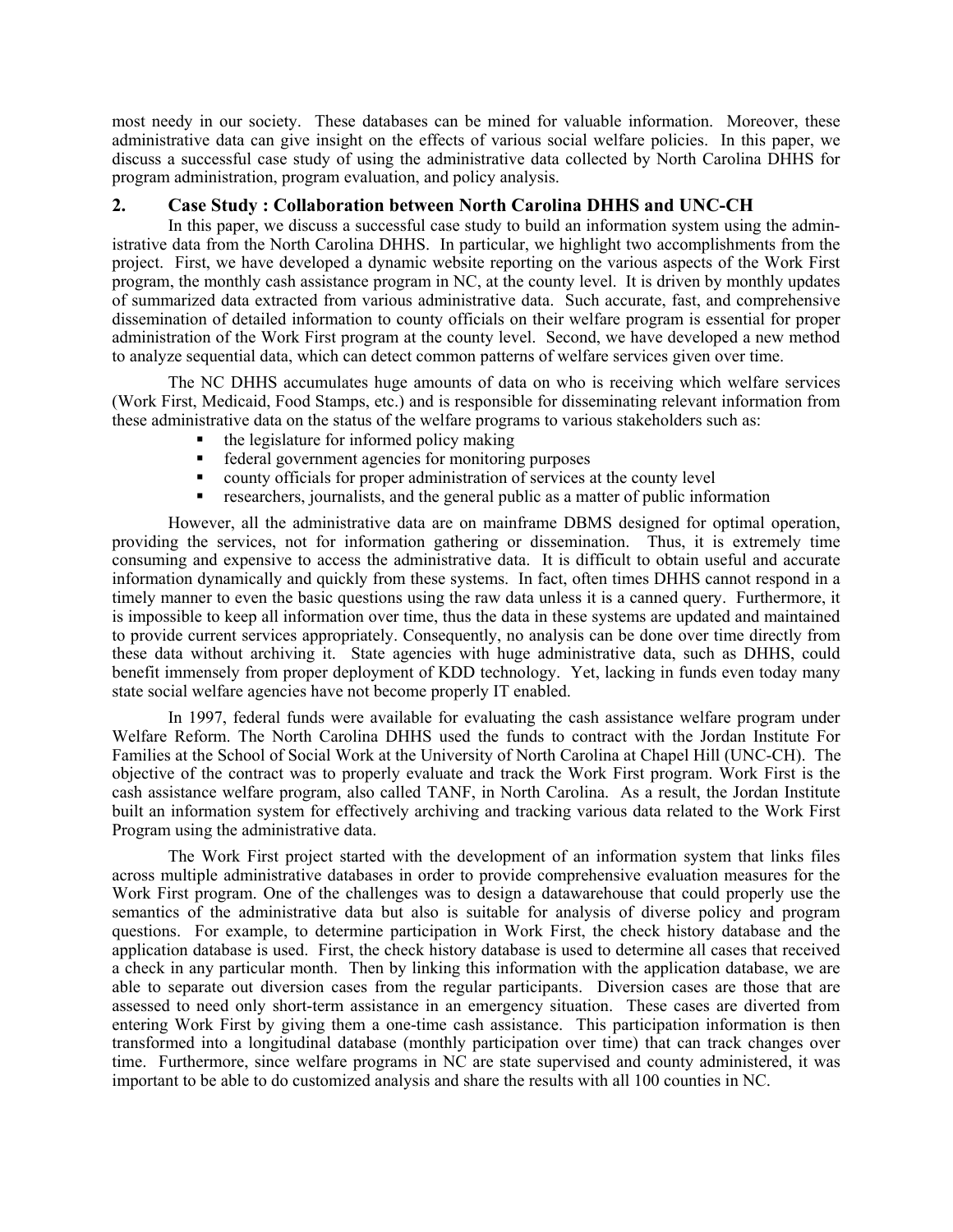The Institute successfully built a longitudinal information system that tracks the experiences of families and individuals on welfare in NC since 1995. It further allows for the analysis of Work First program outcomes at different levels ranging from the individual recipient to the entire county and state caseloads. Thus, county program managers and staff are able to explore outcomes for participants in their own county. Workers and supervisors are able to track the impact of Work First services on their clients over time. In addition, county directors are able to gauge their performance in the Work First program and compare their county with other similar counties or the entire state as well as across time.

Once the system was built at the Jordan Institute, DHHS could do many of its tasks much more effectively and accurately by contracting out various tasks to the Jordan Institute. The collaboration has lasted to date for over six years and the information system has expanded considerably to include data on Food Stamps, Medicaid, and Foster Care.

Although the main objective and tasks of the collaboration was data analysis, the Jordan Institute has been able to build an extensive infrastructure for:

- large scale data acquisition and management for tracking various welfare programs
- long term archiving of the numerous administrative datasets acquired (some up to 8 years)
- IT-enabled efficient communication between state (DHHS) and county agencies (100 county department of social services in NC)
- Effective dissemination of government information to the public as well as the county agencies via the Internet.

## **2.1 Management Assistance for Work First via a Dynamic Website**

Once the information system was built, the next challenge was to efficiently disseminate information to the county officials. The ability to access information at the county level was key because in NC, the welfare program is state supervised and county administered. All 100 county departments of social services administer their program separately. Before our project, although the individual counties were responsible for administering the programs, it was quite difficult for county officials to access their county information maintained at the state. The counties had access to only a few common canned queries.

In fact, such a gap between the funding source and service delivery is common in social work. Much of the funds for social services come from federal, state, or foundation sources. However, the most effective development and delivery of social services have to be at the local level appropriate to the local conditions. Proper use of information technology can provide a means of effective and comprehensive communication between the service providers and funders with minimal effort. Furthermore, the capacity to easily customize the content of the communication to the needs of the users make it even more appealing since the information requirements for the funder and service provider are vastly different.

In our project, we built a dynamic website reporting on the various aspects of the Work First program at the county level. It is driven by quick monthly updates of summarized data extracted from multiple administrative databases. County officials as well as the general public can access numerous updated county and state level reports on the North Carolina Work First program from our public website. This allows the county directors to understand the current status of their local program in a timely manner and plan accordingly. In addition, they can easily access information on other similar counties, the entire state, and their past information for comparison.

For example, the racial composition of the welfare recipients are different across counties and has changed significantly over the 8 years we have tracked the program (Figure 1). Graphs from the website indicate that the urban counties (Chatham) have a much higher percentage of African Americans then the rural counties (Dare). Moreover, regardless of the location of the county, the percentage of Hispanic participants has risen significantly suggesting the need of Spanish speaking caseworkers.

In addition, counties can see how changes in policy affect the program. As an example, the graph showing the two-parent caseload has a significant drop in March of 1998 (Figure 1). Welfare families with two parents are relatively rare. They constitute less than one percent of the welfare caseload. These families are watched closely, since the federal welfare reform law places stricter work requirements on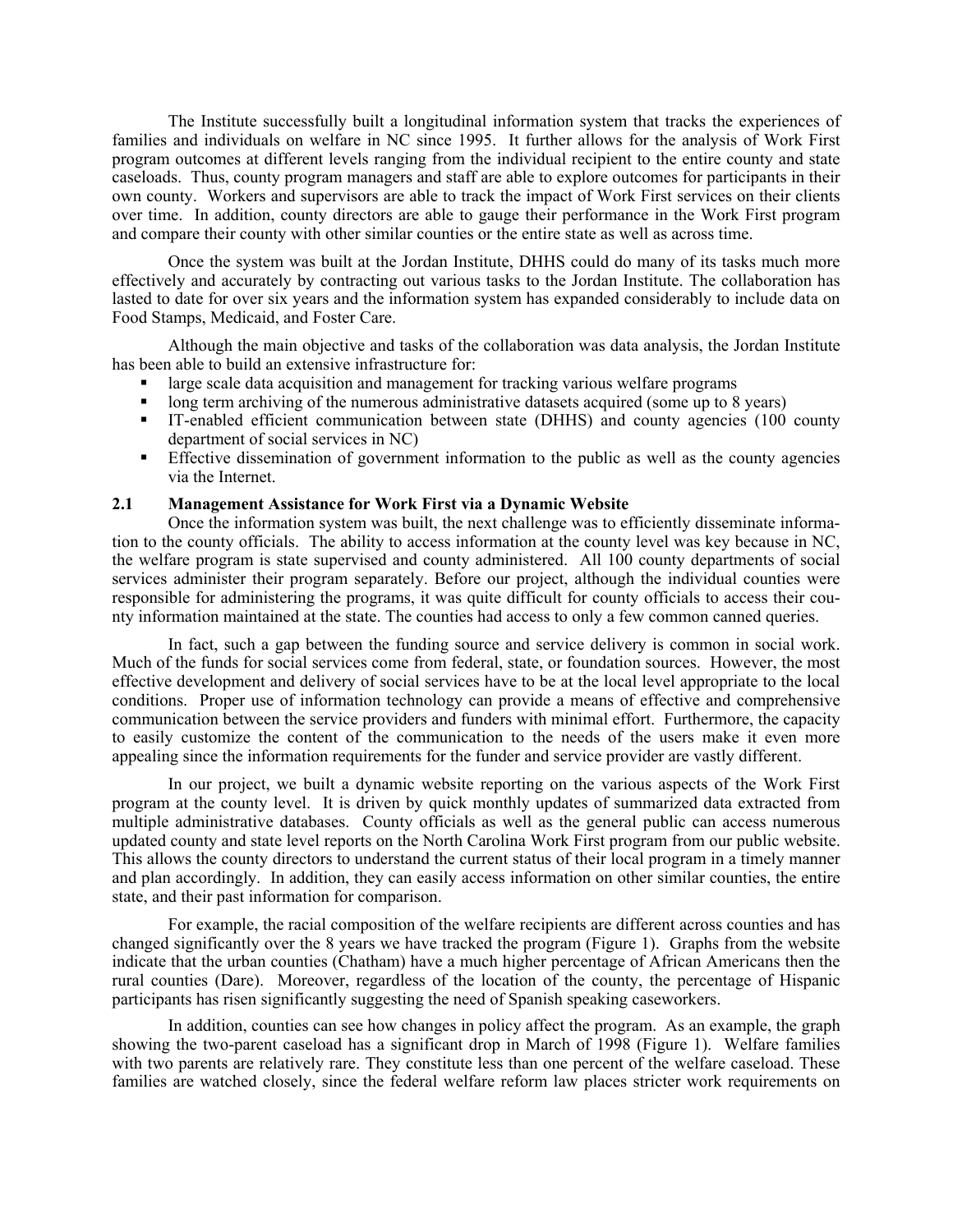them. Therefore, the state implemented a policy of pay after performance, which requires most two-parent families to participate in work or job training activities before receiving cash benefits. This policy went into effect in March 1998 causing the sudden drop in two-parent cases.

The demo paper describes the website in more detail. When welfare programs are state supervised and county administered, properly managing welfare reform initiatives require efficient and timely communication between the state and the 100 counties in NC. A comprehensive set of recent data analysis customized to each county would assist both the state and the counties to better do their jobs. The dynamic website that tracks the experiences of families and individuals on welfare in NC by county can assist county program managers in evaluating their local program. The information technology not only provides a means for efficient dissemination of information, but by presenting complex information in an intuitive, easy to use manner, it also shows social workers a new way of thinking. The information provided through the website has resulted in many counties evaluating their performance in terms of outcomes. It has provided a common set of measures that can be compared over time and across counties.



**Figure 1. Graphs from the dynamic website on Work First Performance** 

#### **2.2 Approximate Mining of Consensus Sequential Patterns**

The main goal of the project was data analysis; so much of the technology deployed in this project was limited to existing technology that can accomplish the task as quickly and as best as possible. In fact, the website used existing SAS/IntrNet technology and the research achievements were mostly in the areas of social work. We did not have the resources to research in depth the many long-term technical issues that we encountered. However, no existing methods for analyzing sequential data were satisfactory. Thus, we had to develop a new method to analyze sequential data.

Data in the form of sequences are ubiquitous in social work. Proper analysis of many of the complex administrative data required exploring sequences of sets as a unit. For example, service pattern analysis tries to collect and analyze data on various welfare services given monthly over time (i.e. {investigation, foster care} {foster care} {foster care, transportation}). The goal is to identify common patterns and its variations as well as the subgroups that follow such patterns. That would allow us to start understanding common pattern of services, its variations, and who received them. Thus, there was a strong need for methods to analyze sequence of sets. However, conventional methods in social science, computer science, and computational biology had inherent difficulties in mining databases with long sequences and noise.

As proposed by Agrawal and Srikant (1995), a sequential pattern is a subsequence frequently appearing in the database. Mining sequential patterns from large databases has been studied extensively in the last few years. Many efficient mining algorithms have been proposed (Kum, 2002). However, all these methods work based on exact match that makes it impractical for this application. For sequential pattern mining to be effective and meaningful for social work, we need to find the *approximate sequential pat-*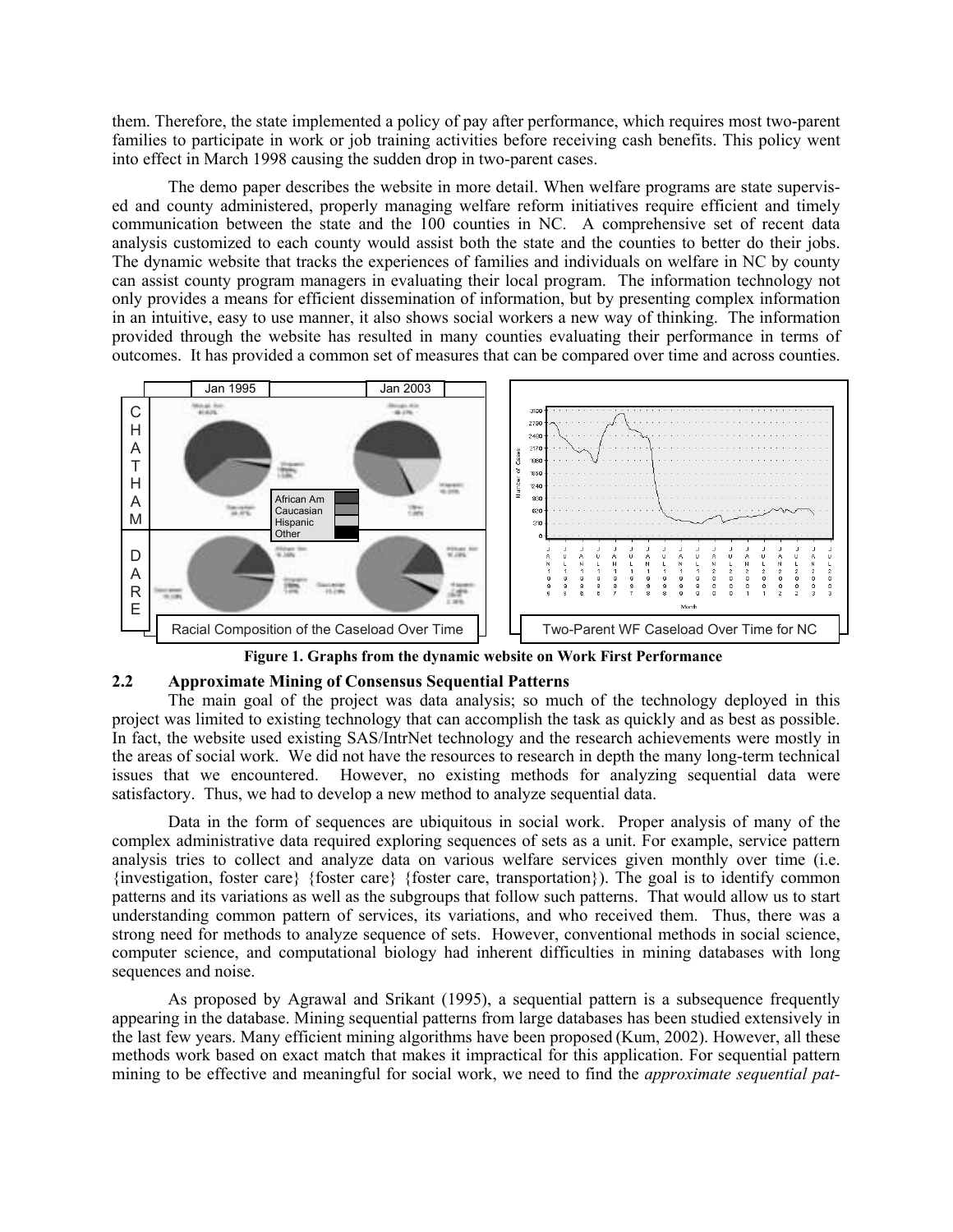*erns*, patterns approximately shared by many sequences, and present patterns only when they are coherently shared by a group of similar sequences. None of the conventional methods can do this(Kum, 2002).

We researched the theme of approximate sequential pattern mining and designed an efficient and effective algorithm, ApproxMAP (APPROXimate Multiple Alignment Pattern mining), to mine consensus patterns from large sequence databases (Kum, 2003). Our goal is to assist the data analyst in exploratory data analysis through organization, compression, and summarization. The method has three steps.

- 1) First, similar sequences are grouped together using kNN clustering.
- 2) Then we organize and compress sequences within each cluster into *weighted sequences* using multiple alignment.
- 3) In the last step, the information in each cluster is summarized into the longest *consensus pattern* best fitting each cluster from the *weighted sequences* using the user specified *strength* threshold. We use color to visualize item strength, how many sequences in the cluster contain the item.

We successfully used ApproxMAP to analyze the daysheet data, a database of monthly welfare services given to clients in NC, for children who had a substantiated report of abuse and were subsequently placed in foster care. In summary, we found 15 interpretable and useful consensus patterns. For example, about half of the children followed the typical behavior with consensus pattern  ${RPT}{INV,FC}{FC}{FC}{FC}{FC}{FC}{FC}{FC}{FC}{FC}{FC}{FC}{FC}{FC}$ is Investigation, and FC is Foster Care Services. The pattern indicates that typically within one month of the report, there is an investigation and the child is put into foster care. Once children are in the foster care system, they stay there for a long time. This is consistent with the policy that all reports of abuse and neglect must be investigated within 30 days and with our analysis on the length of stay in foster care. For the first time we were able to start looking at and understanding service patterns for those in foster care.

We also used ApproxMAP to study service patterns for those in the Willie M program. The program served a certain class of children, who became state certified as being severely or chronically aggressive. ApproxMAP is used to examine the complex combinations of services given to different groups of children classified as Willie M in order to determine common service patterns for each group.

Our extensive experimental results on synthetic and real data show that ApproxMAP is very robust to noise and does well in mapping the high dimensional noisy data into approximate sequential patterns. Our study illustrates that approximate sequential pattern mining can find general, useful, concise and understandable knowledge and thus is a promising direction for sequential analysis (Kum, 2003).

#### **2.3 Discussion**

The extensive information system has been and continues to be expanded and updated for over six years. In that time, the project has assisted with numerous mandated federal reports (such as the high performance bonus report), provided ad-hoc technical reports, presentations, and data analysis on various topics to DHHS (such as child only caseload, earnings of Work First participants, and migration patterns), and supported three Ph.D. dissertations. The two dissertations in social sciences used the information system for policy analysis while one in computer science developed ApproxMAP discussed in section 2.2. In addition, a temporary dynamic website similar to the Work First website was built for Medicaid in order to comply with a federal mandate to review a group of individuals who might not have been properly screened. This required that DHHS identify the group, then request that counties review the group and report back on the status. The project lasted for a year, and in addition to disseminating information efficiently through the Internet, DHHS was able to gather county input efficiently as well.

As the data we are archiving is sensitive data, privacy is of utmost importance to the project. We have taken all precautions to limit access to the personal data and are looking into new technology for more privacy while still maintaining information sharing. The databases used to track the experiences of individuals currently contain only encrypted identification codes. Information from these databases is aggregated into smaller datasets that are used by the web site. In the process of aggregation, if a county or grouping has less than ten individuals that have a particular attribute (e.g., Asian-Americans participating in a particular month), that category is merged with another group (e.g., "Other").